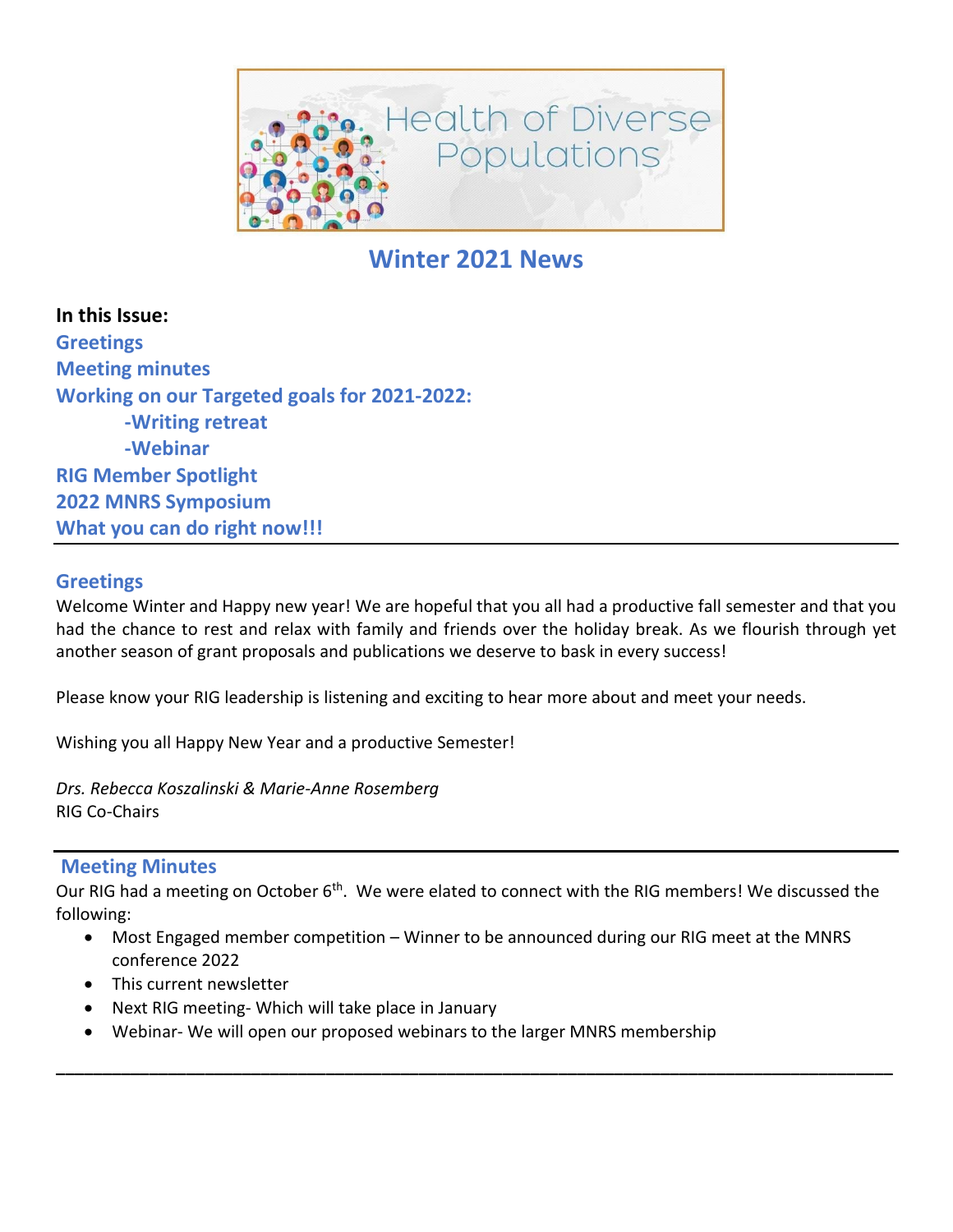# **Working on our Targeted goals for 2021-2022**

### **Mini-Writing Retreats**

One our goals is to foster connection and networking between our RIG members while encouraging productivity. We will be hosting bi-weekly three-hour block mini writing retreats this winter up until the MNRS conference!

We will have the writing groups times morning and evening. Join on which ever block works best for you. You can bring your individual projects, seek expert knowledge from your peers, and/or work together on collaboratively authored manuscripts. We will also program a few minutes of movement, chair yoga, and moment of spontaneous dance. Whatever helps you creatively think and enjoy writing is possible! Also, remember that a regularly scheduled writing group can be added to your tenure dossier or annual review to demonstrate collaboration and productivity. *We hope to have our first writing group starting in February.*

Please follow the [link](https://doodle.com/poll/w5ixet3fyivhmkrg?utm_source=poll&utm_medium=link) to share your best days and times.

#### **Upcoming Webinar**

You asked...we listened! Per membership request, we are hosting our first webinar on February 18<sup>th</sup> 2022. **Presenters**: Dr. Kathy D. Wright, PhD, RN, APRN-CNS, PMHCNS-BC; Karen Rose; Karen Moss ; Jie Hu **Webinar title**: "*Pearls and challenges for engaging 'unheard' populations in research*" Date: Friday February 18<sup>th</sup>, 2022 **Time**: 4- 5 pm (EST) Zoom link to join webinar: https://umich.zoom.us/i/95633247451

### **2022 MNRS Symposium**

Our RIG will have a symposium for the 2022 MNRS conference.

**Symposium title**: Healing and Equity among Diverse populations: Journey toward the Future **Presenters**:

- o Jessica LeClair
	- *Critical Environmental Justice Nursing for Planetary Health: A Guiding Framework*
- o Julia O'Brien
	- *Psychometric Properties of the Sickle Cell Self-Efficacy Scale in an Online Cohort*
- o Olumayowa Odemuyiwa
	- *A Pilot Church-Based Glaucoma Education Program in a Population of African-Americans Living in Alabama*
- o Ellen Chiocca
	- *Attitudes and Beliefs regarding Corporal Punishment among Parents Living in a Homeless Shelter*
- o Yuanlu Sun
	- *Lymphedema Self-Management during return-To-Work: The Journey of urban, rural, Hispanic/Latina, and Ghanaian Breast Cancer Survivors*
- o Cindy Hadenfeldt
	- *Health Care Service Gaps Post-Hospitalization for Adults Experiencing Homelessness*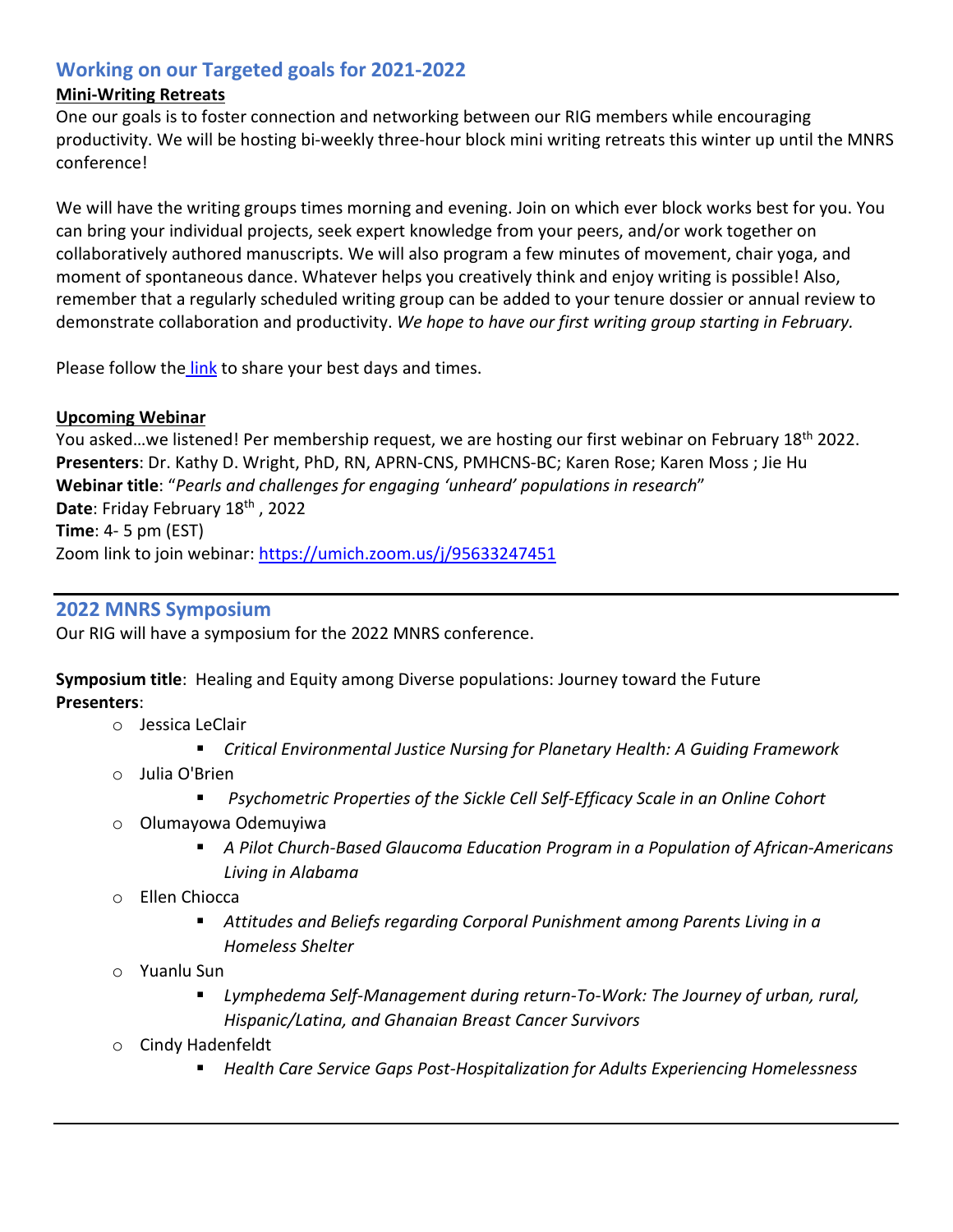# **RIG Member Spotlight Jessica LeClaire**



**Jessica LeClair, MPH, RN, Ph.D. Student**

Jessica LeClair, MPH, RN, is a clinical faculty member and PhD student at University of Wisconsin (UW) –Madison School of Nursing and an MPH program faculty member at the School of Medicine and Public Health, with affiliated appointments at the Global Health Institute and the Nelson Institute for Environmental Studies. Past experiences include working as a public health nurse for Public Health Madison and Dane County, and as a community health nurse for the Ho-Chunk Nation. As a public health nurse, she became concerned with local health effects of climate change, such as increased frequency and severity of flooding events. This led her to pursue an MPH that focused on climate justice, where she developed new partnerships, planned, and implemented a Native Nations' climate preparedness assessment with the Wisconsin Tribal Director Association, the Wisconsin Department of Health Services Climate and Health Program, and the Office of Tribal Affairs. She subsequently led her local health department's first Climate and Health Report. She has co-chaired the Wisconsin Public Health Association's Climate and Health Section, the Global Nurses Climate Change Committee with the Alliance of Nurses for Healthy Environments, and the Sustainable Madison Committee. She joined UW-Madison in 2018 to empower future nurses to address climate justice and other planetary health issues. As a PhD student in nursing, she has completed a scoping review on nursing strategies for environmental justice, collaborated with a task force of the Planetary Health Alliance in the creation of the Planetary Health Education Framework, and partnered with other critical nurse theorists to develop a Critical Environmental Justice Nursing for Planetary Health Framework to help guide nursing inquiry into global environmental justice issues. Her long-term goal is to build a program of research that identifies and facilitates effective public health practices that advance climate justice and population health.